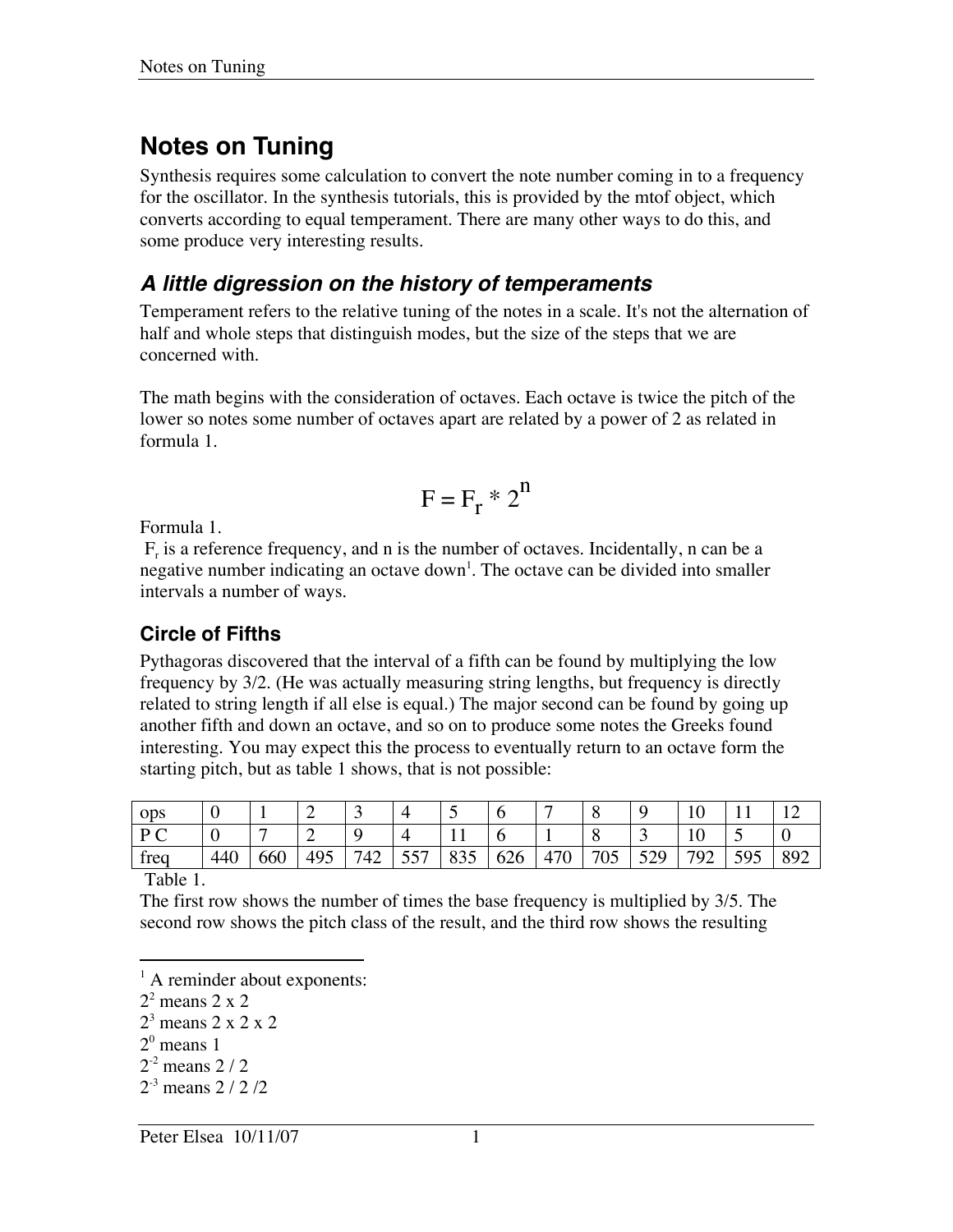frequency<sup>2</sup>. The final step would be expected to produce 880 Hz, but is sharp by 12 Hz. This error is the Pythagorean or ditonic comma. The scale can be made workable by hiding the bad fifth in a little used position. For instance, if a D scale is constructed by going down a fourth (4:3) five times and up seven, the comma occurs at D#.

#### **Just Intonation**

This system worked for two millennia, but more problems arose when triadic harmony came into style around the fifteenth century. Minstrels and folk singers used thirds in popular songs, but when these harmonies were attempted on the church organs, they did not work. The major thirds found in the Pythagorean scale are rather sharp compared to the nice consonance produced by a ratio of 5:4. Likewise, the minor thirds are a bit flat, compared to those built on the ratio 6:5. (These ratios are first mentioned in the writings of Ptolemy in the second century, but were considered less pure than 3:2, and should not be used in God's hearing. Speculation and commentary about the celestial and spiritual meanings of simple ratios was a favorite topic of philosophers from antiquity.)

To accommodate the new harmonies, a combination scale called just intonation was developed. Just intonation is produced by moving by combinations of fifths, fourths and major thirds.

| $D \cap$ |            |             |     |     | –                      | C          |         |     |
|----------|------------|-------------|-----|-----|------------------------|------------|---------|-----|
| Interval |            | $-P4$<br>P5 | M3  | P4  | D5                     | $P4+M3$    | $P5+M3$ | 8va |
| Ratio    | . . 7<br>. | 9:8         | 5:4 | 4:3 | 2.2<br>$\cup$ . $\sim$ | 5.3<br>J.J | 15:8    | 2:1 |
| Freq     | 440        | 495         | 550 | 587 | 660                    | 733        | 825     | 880 |

Table 2.

Table 2 shows the construction of a just diatonic scale. No interval requires more than two operations, so there is little cumulative error. The fifths and thirds of the major chords are very nice. There are problems with the minor chords however. The interval m3 from pitch class 4 to 7 is dead on 6:5, but the interval from 2 to the 5 is severely flat. The fifth from pitch class 9 to 4 is good, but the interval 2 to 9 is far from perfect. In fact it is named "the wolf" The upshot is that various chords have very different flavors, many are beat free and beautiful, but others are unusable. When the system is extended to include the black keys, we discover that modulation produces even stranger results.

#### **Mean Tone**

Of course this is only theory, or was in the days before frequency counters.<sup>3</sup> What instrument builders actually did was construct harps and organ pipes according to these general ideas, then fudge the tuning by loosening the strings and widening the pipes. The accuracy of the tuning is determined by listening for beats in pitches that should be a fifth or an octave apart. To produce an instrument that would play thirds well, Renaissance instrument makers learned to tune by the Pythagorean method, but flatten each fifth to the

 $\overline{a}$ <sup>2</sup> This sort of chart is commonly shown as a circle, with the scale around the circumference and the fifths pattern drawn as a twelve pointed star.

 $3$  Or even the concept of frequency, which was not observed until the 18th century.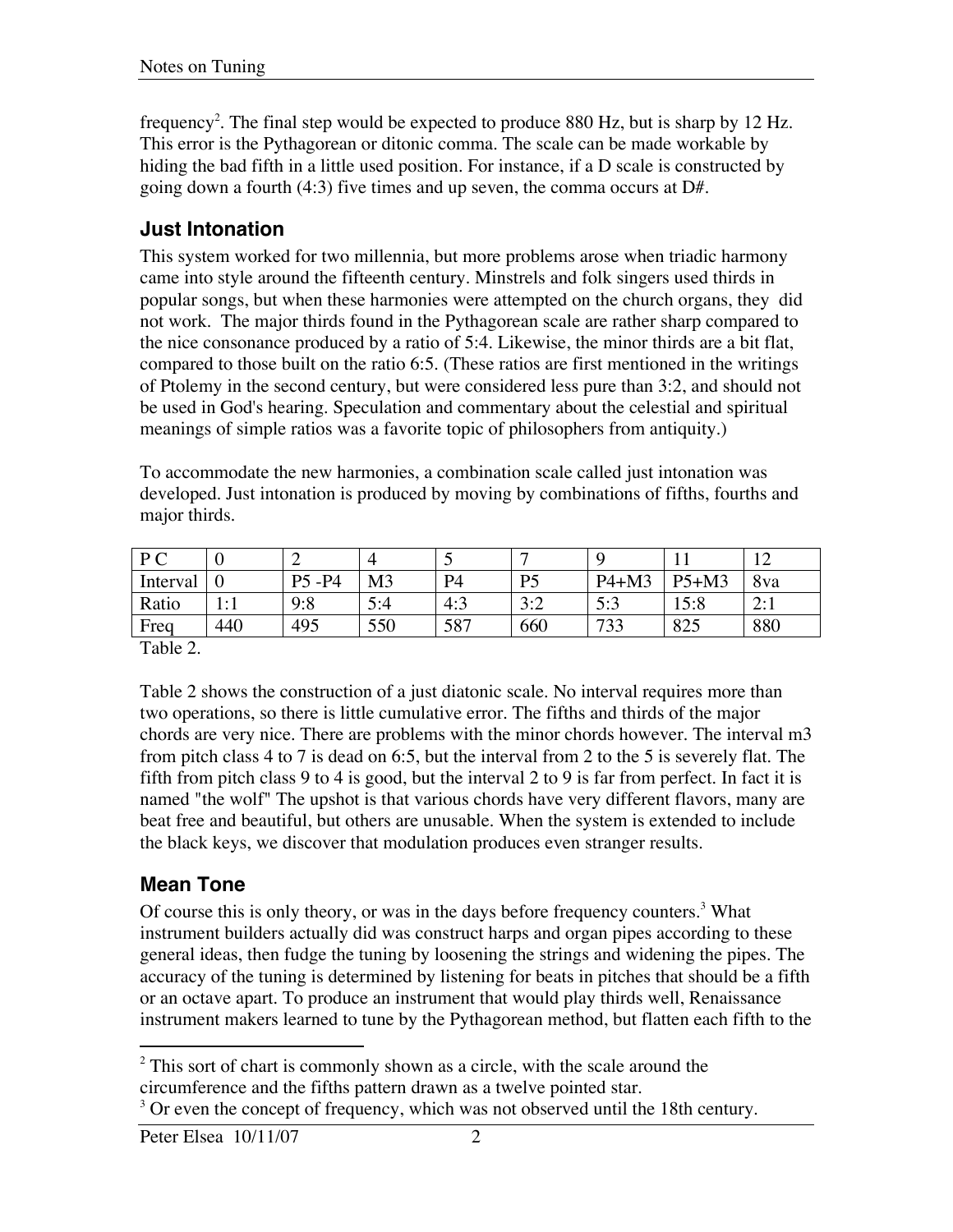point of three beats per second. This so called "mean tone" method produced fifths only slightly flat and lovely thirds and sixths. When extended into the black keys, minor modes sounded beautiful and even some limited modulation was possible, but composers still had to avoid the wolf. In practice, organs were only playable in a few keys, harpsichords needed to be tuned for the programmed composition, and wind instruments sported different keys for D sharp and E flat.

#### **Well Temperament**

A fifth that is changed from the pure ratio of 3:2 is called "tempered". Theorists describing tuning systems refer to the amount of tempering in fractions of the Pythagorean comma.<sup>4</sup> During the Baroque period, dozens (if not hundreds) of tuning schemes were published- one of the most successful was by Andreas Werckmeister, who called his systems (he proposed many<sup>5</sup>) "well temperament". It is generally assumed that this is the tuning Bach had in mind for the WTC. Another well scale often encountered is Vallotti-Young<sup>6</sup>, a bit closer to equal temperament than Werckmeister.

#### **Equal Temperament**

The notion of spreading the comma evenly among all of the fifths was first championed in print<sup>7</sup> by Vincenzo Galilei (Galileo's father) in 1582. There was a lot of resistance to this idea, first from philosophers still hung up on the Greek's sacred ratios, and then by scientists studying string modes and sympathetic vibration. Eventually, the sheer practicality of equal temperament has made it the predominant tuning in western music. Jean-Philippe Rameau should probably get the credit, because his writings in the first half of the 18th century did not only encourage equal temperament, they popularized harmonic practices that made ET practically obligatory.

In modern terms equal temperament is based on 12 steps in the octave. Formula 1 is easily modified to produce formula 2:

$$
F = F_r * 2^{n/12}
$$

Formula 2.

 Now n refers to the number of semitones in an interval. The ratio of a semitone is the twelfth root of two, a number that would have given Pythagoras dyspepsia. An approximation of the twelfth root of two is 1.059463....

<sup>&</sup>lt;sup>4</sup> Or sometimes the error encountered at the third, called the syntonic comma. They are nearly the same.

<sup>&</sup>lt;sup>5</sup> Some included combinations of raised as well as lowered fifths.

<sup>&</sup>lt;sup>6</sup> Invented independently by two people rather late in the game. Young is nearly a transposition of Vallotti, and the two are usually considered the same.

 $1$  Lutemakers had actually been doing it for a long time. If you want to make a fretted string instrument, that's what you have to do.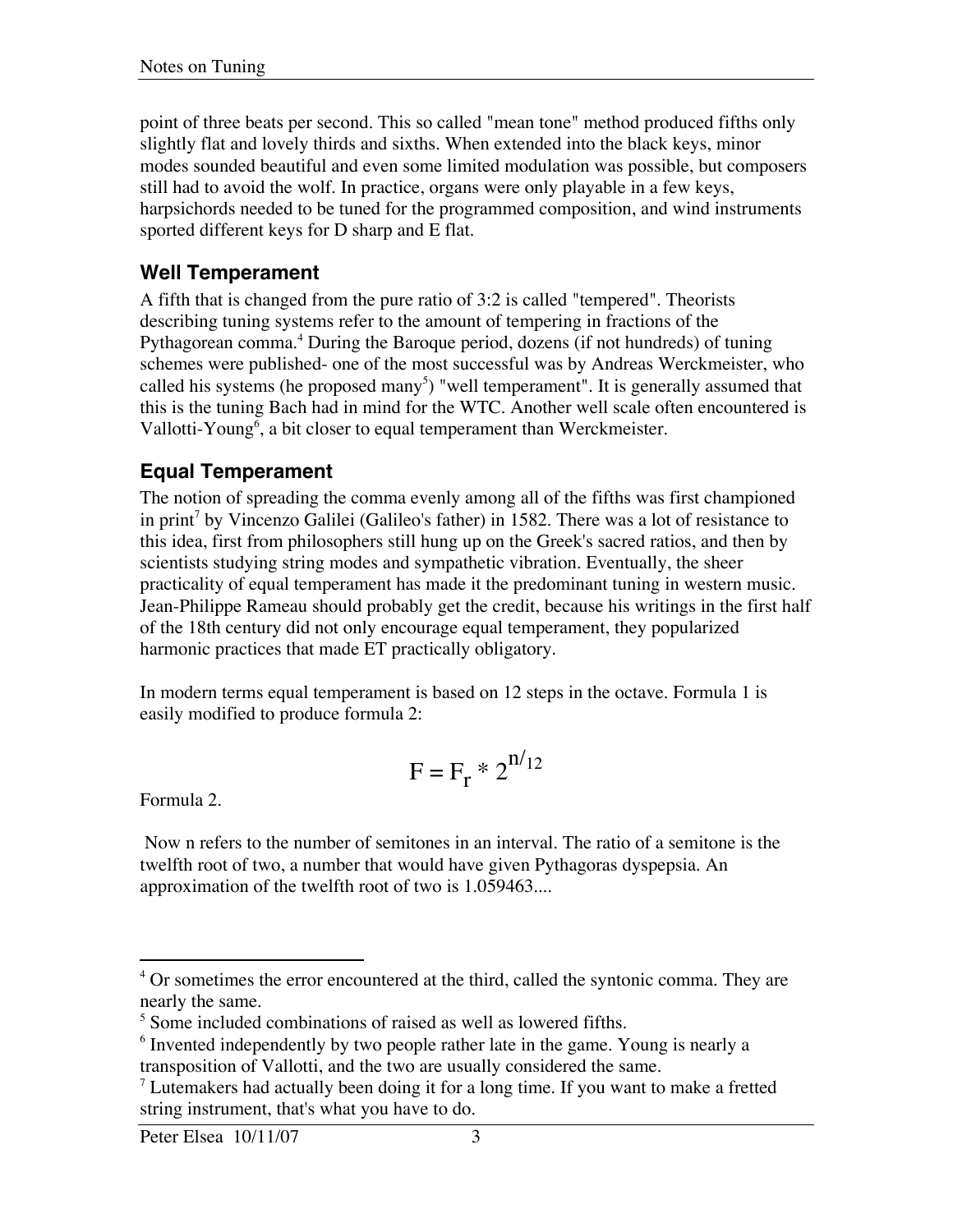Instead of talking about ratios and commas to describe interval tuning, we now use cents, defined as hundredths of a semitone. When an interval is expressed in cents the formula becomes:

$$
F = F_r * 2^{c/1200}
$$

Formula 3.

|          |     |     |     | 4   |     | 6   |     | 8   | 9   | 10   |      | 12   |
|----------|-----|-----|-----|-----|-----|-----|-----|-----|-----|------|------|------|
| $\theta$ | 100 | 200 | 300 | 400 | 500 | 600 | 700 | 800 | 900 | 1000 | 100  | 200  |
| $\theta$ | 90  | 204 | 294 | 408 | 498 | 611 | 702 | 792 | 906 | 996  | 109  | 1214 |
| $\theta$ | 112 | 82  | 316 | 386 | 498 | 590 | 702 | 814 | 884 | 1018 | 1088 | 1200 |
| $\theta$ | 76  | 93  | 310 | 386 | 503 | 579 | 697 | 773 | 890 | 1007 | 1083 | 1200 |
| $\theta$ | 90  | 92  | 294 | 390 | 498 | 588 | 696 | 792 | 888 | 996  | 1092 | .200 |
| $\theta$ | 94  | .95 | 298 | 392 | 500 | 592 | 698 | 796 | 894 | 1000 | 1092 | 1200 |
|          |     |     |     |     |     |     |     |     |     |      |      |      |

Here are the intervals in cents $<sup>8</sup>$  of some scales:</sup>

Table 3.

Mean tone and well temperaments are pretty much limited to historical recreations these days, but just intonation has not gone away. There are composers who believe the timbral advantages of rationally tuned intervals are worth going to the effort of building instruments to play them. Lou Harrison and Harry Partch were famous champions of just and extended rational systems, and many contemporary composers continue the work.

The equal temperament story does not end with Rameau, either. If you can divide the octave into 12 parts, why not 24 or 41? Forty one notes (obviously quite close together) give you the ability to write chords as pure sounding as just followed by the wolf fifth on the same root. Charles Ives wrote piano duets, specifying that one piano be tuned a quarter tone flat. There are a lot of interesting sonorities available in such systems<sup>9</sup>.

Equal temperament need not be based on the octave, for that matter. Bell labs computer scientist John Pierce designed scales based on dividing the 12th (the second mode of vibration for clarinets and similar instruments) various ways. The Bohlen-Pierce scale of 13 steps is becoming popular enough for builders to create physical instruments to play it.

The flexibility of computer systems has eliminated the problems of how to arrange keys or where to put frets. It's even possible to use artificial intelligence techniques to adjust the tuning to the musical situation to provide the ever changing relationships vocalists have always used.

 8 To do cents, you need the 1200th root of two, which is 1.000577789.

<sup>&</sup>lt;sup>9</sup> And of course many non-western scales are equal tempered as well. For instance, modern Arabic scales are based on a 24 tone system.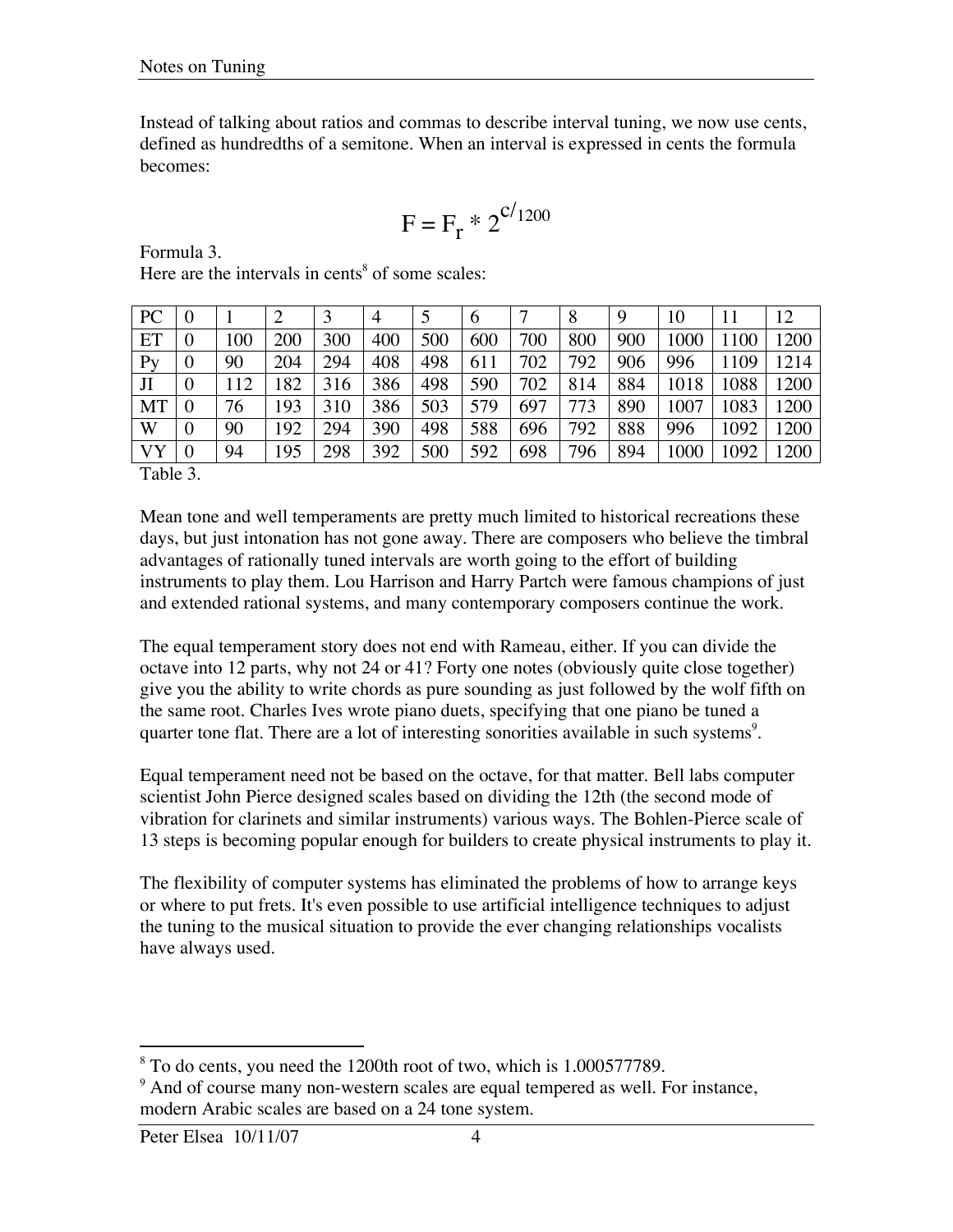### **Playing the scales**

With a set of tunings in cents, it is easy to construct an MSP patch to play different scales. The heart of the patch will be a poly $\sim^{10}$  subpatch:



Figure 1.

This produces a rather dull triangle wave, but it can easily be elaborated. Triangles are good at bringing out differences in pitch. The work of calculating a frequency from a note number is in the dothemath subpatcher.



<sup>10</sup> If you aren't familiar with poly~, look at my tutorial "Working with Poly~".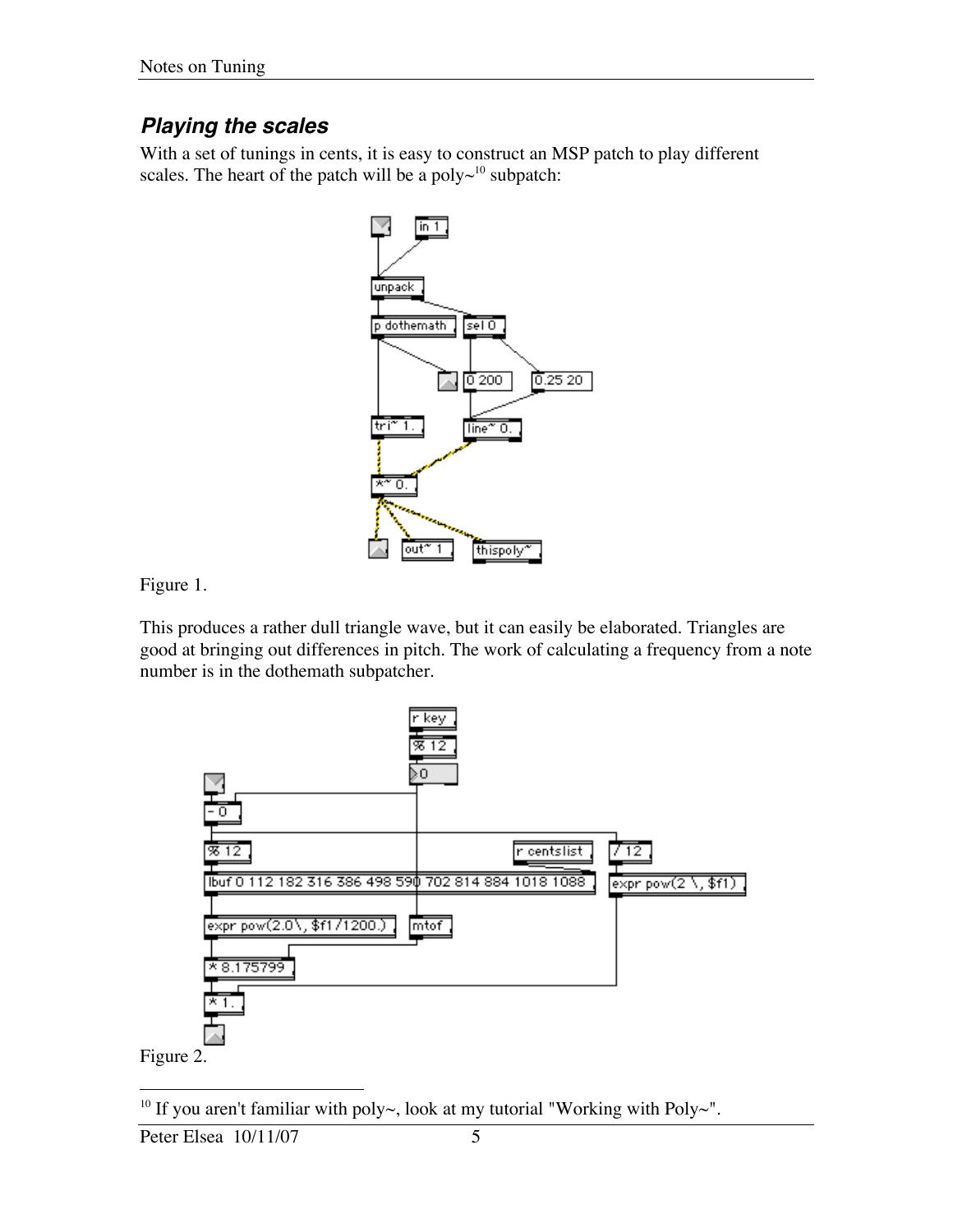When a note arrives it is used to look up the cents interval, which is fed into an expr with the power of 2 part of formula 3. The result is multiplied by a base frequency to produce the desired value. The key message will do two things. It will transpose the note down and raise the base to give the desired pitch. In other words, the interval pattern will be transposed, but the notes will not.

The final step is a multiplication by a power of two to produce the proper octave, as in formula 1.

These are embedded in a master patcher.



Figure 3.

Figure 3 combines the mechanism for playing the notes with some lists of different tunings (It would probably be neater in a coll, but this form makes it easy to see the action.) To retune the instrument, simply click on a list.

## **Other Equal Temperaments**

A simple modification of these patchers will allow us to explore microtones.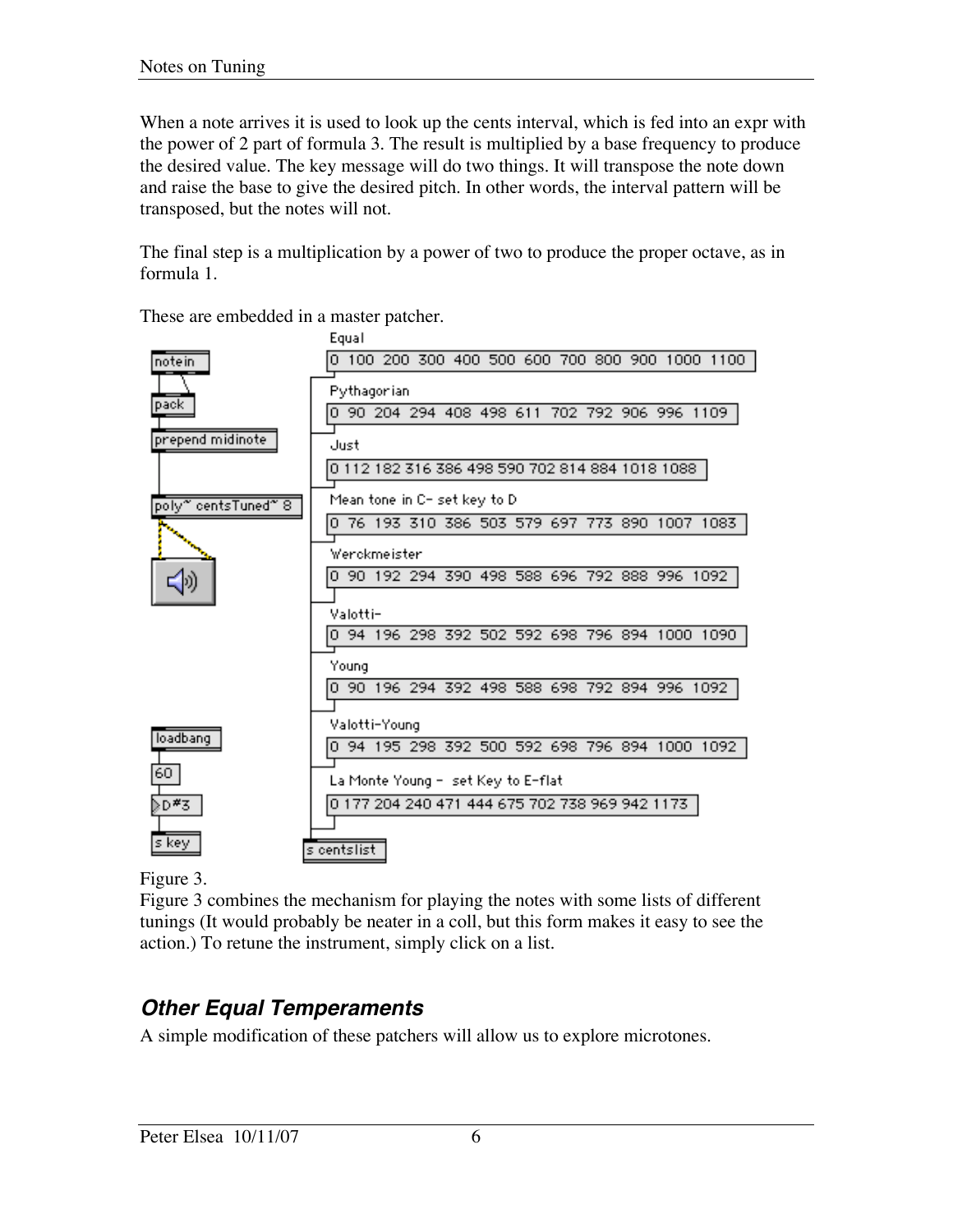

Figure 4.

Figure 4 is a master for playing a poly sub patch called nTuned, which is exactly like figure 1, except the dothemath subpatcher is now:



Figure 5.

Here we've taken formula 2 a step farther:

$$
F = F_r * 2^{n/s}
$$

Formula 4.

By adding another variable s for the number of steps in the octave, we can have as many tones as we like. In figure 5 n is the number of steps away from note 60 (or whatever is specified by key). The value from nSteps sets s.

One more change to dothemath will generate Bohlen-Pierce scales:



Figure 6.